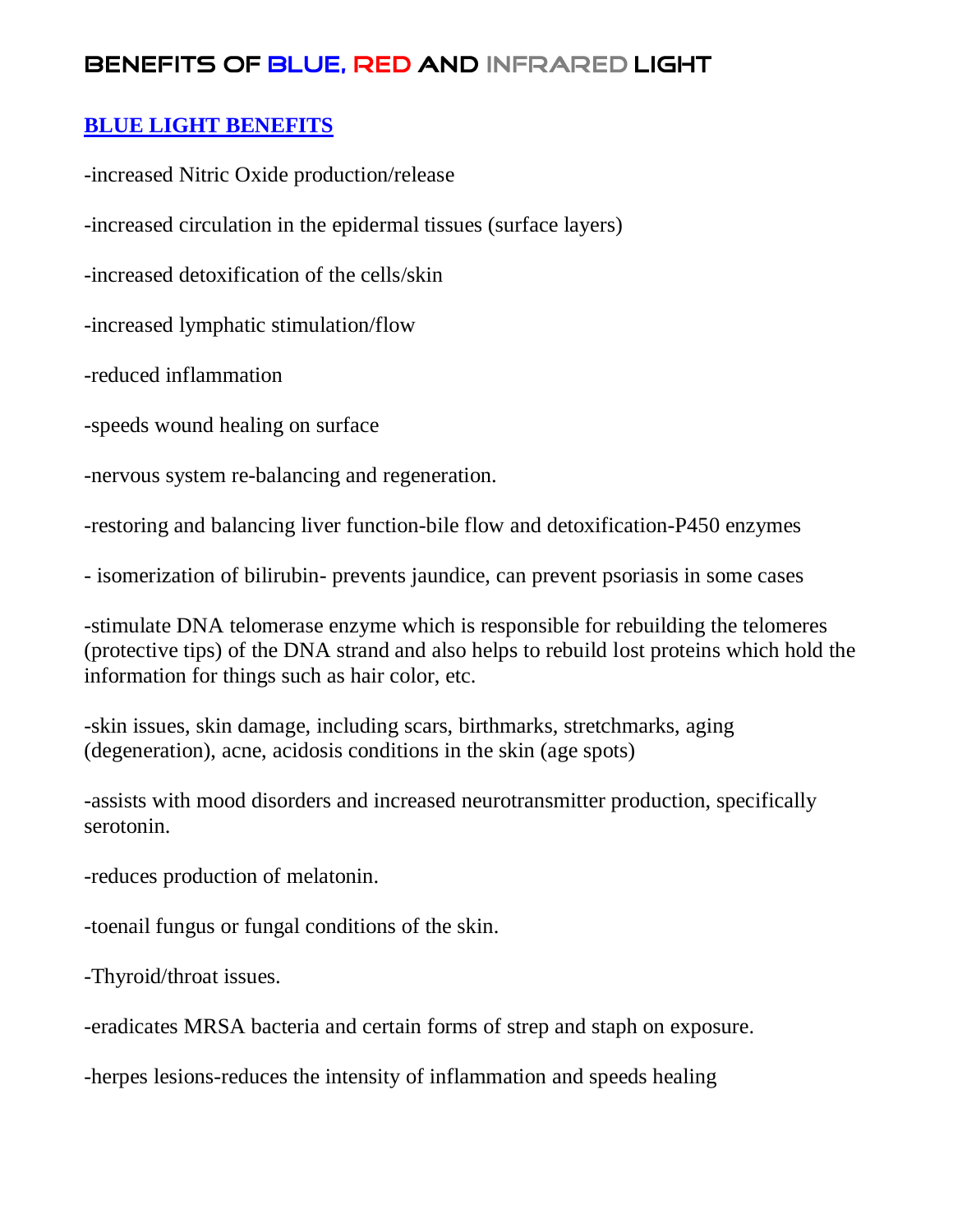-restores circadian rhythms (sleep cycles)

#### **RED LIGHT BENEFITS**

-increased Nitric Oxide production/release -increased circulation in the peripheral circulation -increased lymphatic stimulation/flow -speeds wound healing of soft tissue -normalization of cellular membrane potential-restores normal cell function -increase ATP production and synthesis -increased phagocytosis-removal of cellular debris and pathogens -reduce inflammation-increase prostaglandins, reduce interleukin -enhanced immune response-lymphocyte response -increased angiogenesis -temperature modulation -enhanced detoxification-superoxide dismutase (SOD) levels -Cancer/cell protective-decreased C-reactive protein and neopterin levels -Pain relief-increase in beta endorphins, reduce bradykinin levels -increased nerve function- nerve cell action potentials -increased parasympathetic response-release of acetylcholine -axonal sprouting and nerve cell regeneration -increased cell metabolism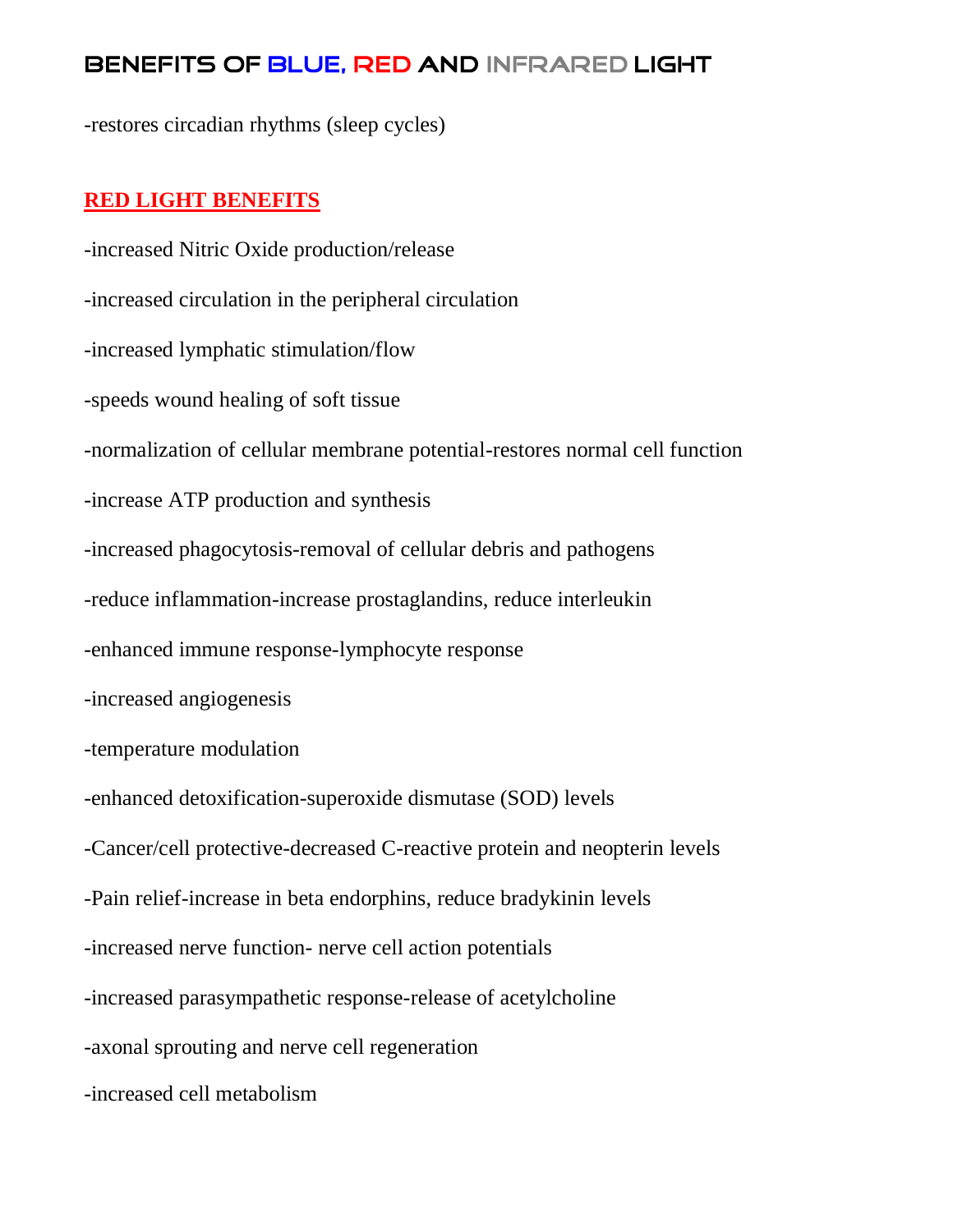-stimulates hair growth/regrowth

-skin issues, skin damage, including scars, stretchmarks, aging (degeneration)

### **INFRARED LIGHT BENEFITS**

-increase in Nitric Oxide production/release

-increased circulation in the deeper and larger vessels

-increased detoxification of the cells

-increased lymphatic stimulation/flow

-reduced inflammation

-speeds wound healing on surface and deeper levels

-increased phagocytosis-removal of cellular debris and pathogens

-enhanced immune response

-increased angiogenesis

-increased parasympathetic response-release of acetylcholine

-axonal sprouting and nerve cell regeneration

-DNA and RNA synthesis which helps the cells to produce proteins to fix themselves and also aid other cells by donating these proteins.

-increased ATP production at deeper levels

-increased cellular metabolism

-collagen synthesis

-stimulates production of fibroblasts-new connective tissue